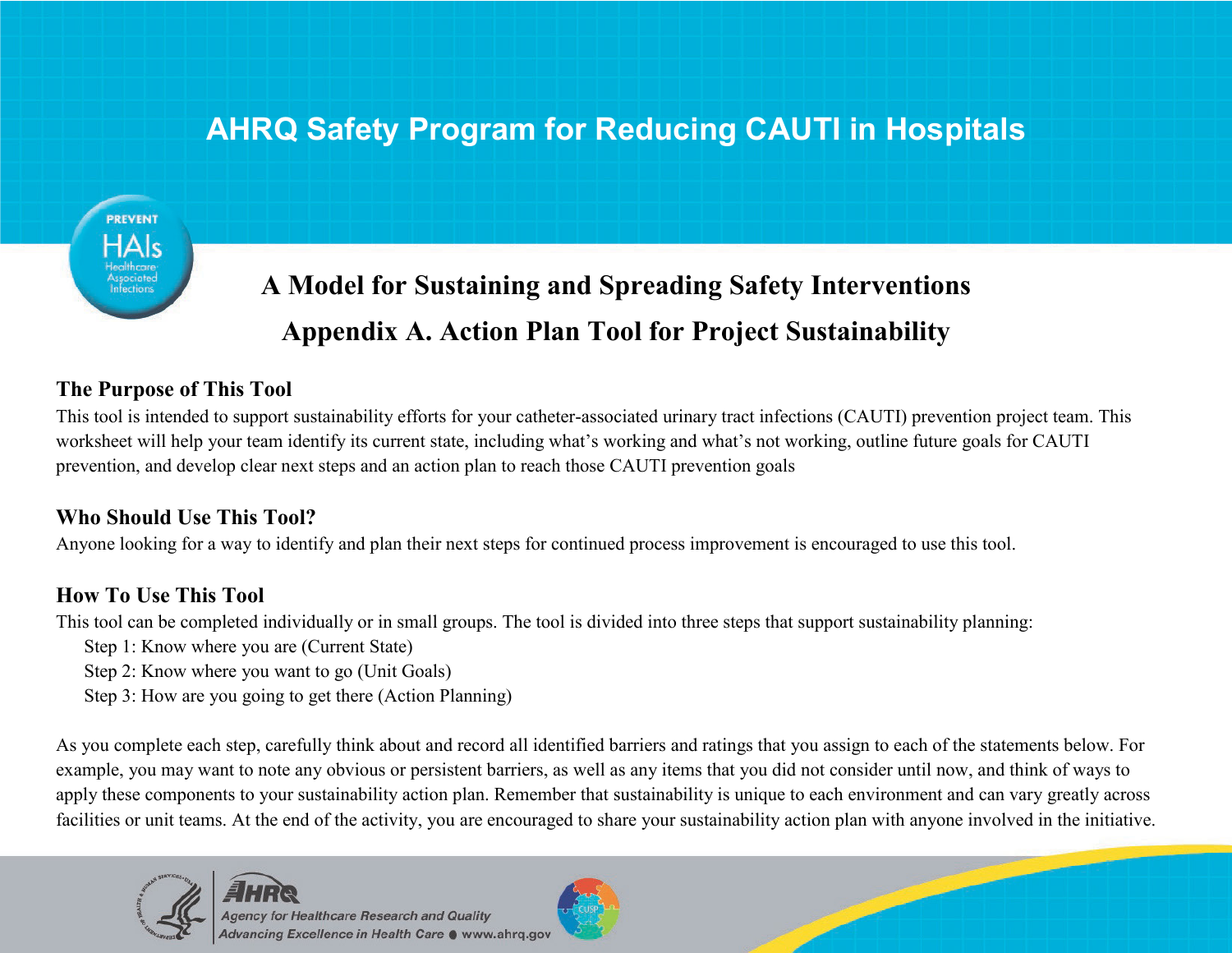## **Step 1-a: Know Where You Are (Current State)**

**Objective:** To identify achievements, barriers, and the overall current state of your unit at this phase of the project. This step is crucial to determining appropriate next steps for achieving and sustaining future goals.

<span id="page-1-0"></span>**Instructions for completion:** Read each statement in each section A below and assign a rating from 1 to 5 (1 = Strongly agree and  $5 =$ Strongly disagree), that best depicts your unit. Next, record specific barriers your team has experienced related to each statement. For each section B, record your best practices, lessons learned, or initial reactions to identify what is working. Note that the more you write down, the more you can take to build your action plan for success in Step 3.

| <b>Section A: Project Outcome Considerations</b>    | <b>Record Rating</b>             | <b>Barriers or Opportunities for Improvement</b> |
|-----------------------------------------------------|----------------------------------|--------------------------------------------------|
|                                                     | $1 -$ Strongly agree             | (What Has Not Been Working)                      |
|                                                     | $2 - \text{Agree}$               |                                                  |
|                                                     | $3$ – Neither agree nor disagree |                                                  |
|                                                     | $4 - Disagree$                   |                                                  |
|                                                     | $5 -$ Strongly disagree          |                                                  |
| My unit CAUTI rate is on par with patient safety    |                                  |                                                  |
| and quality improvement goals for my facility.      |                                  |                                                  |
| My unit's data submission rate is at or above 90%.  |                                  |                                                  |
|                                                     |                                  |                                                  |
| My unit participates in project events or meetings, |                                  |                                                  |
| such as content calls, coaching calls, and learning |                                  |                                                  |
| sessions, more than 70% of the time.                |                                  |                                                  |
| My unit follows proper insertion guidelines (such   |                                  |                                                  |
| as the CDC HICPAC guidelines <sup>1</sup> ).        |                                  |                                                  |
|                                                     |                                  |                                                  |

<sup>&</sup>lt;sup>1</sup> Centers for Disease Control and Prevention Healthcare Infection Control Practices Advisory Committee. Guideline for Prevention of Catheter-associated Urinary Tract Infections. 2009. [http://www.cdc.gov/hicpac/cauti/001\\_cauti.html.](http://www.cdc.gov/hicpac/cauti/001_cauti.html)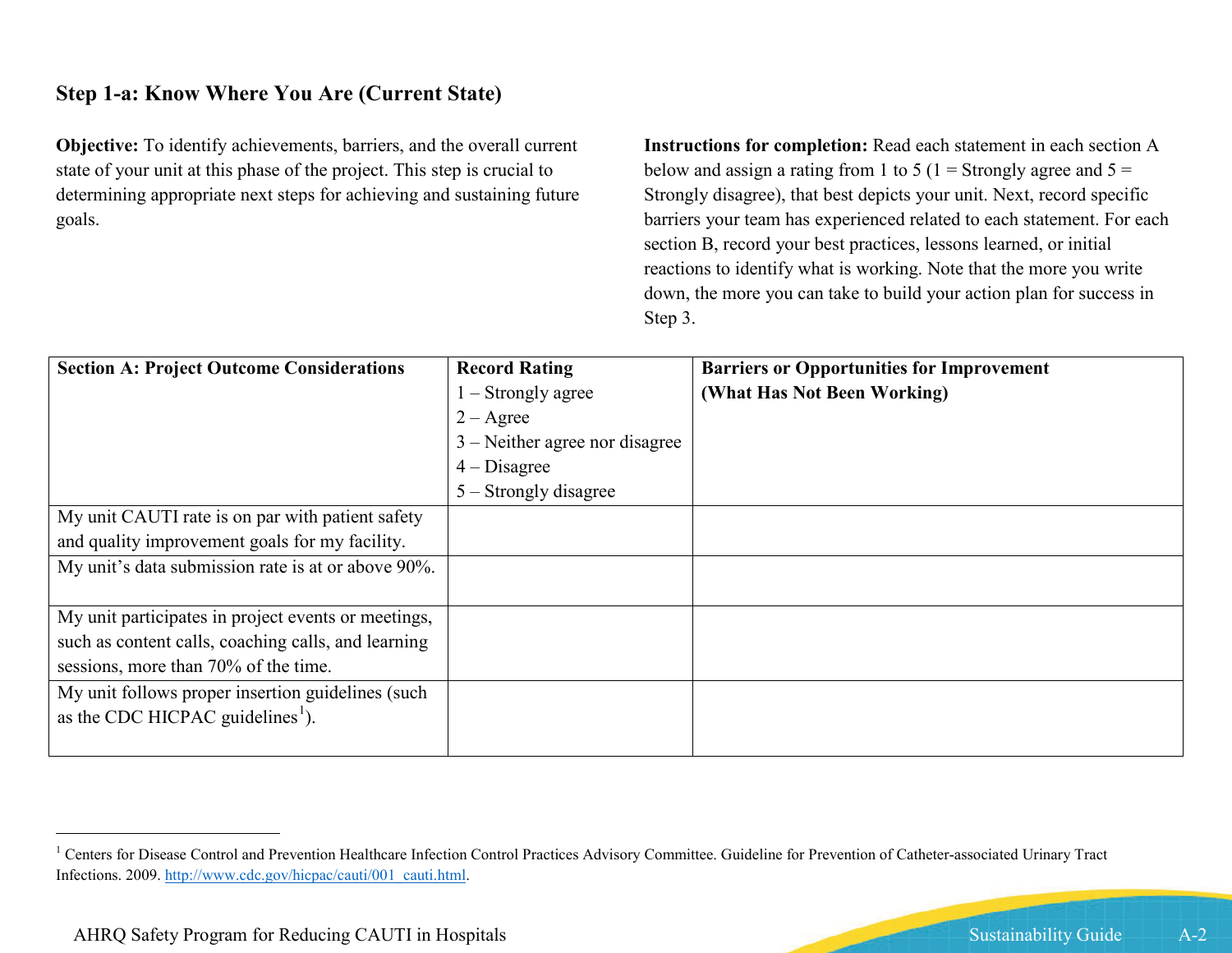# **Section B: Best Practices, Lessons Learned, Initial Reactions (What's Working):**

AHRQ Safety Program for Reducing CAUTI in Hospitals Sustainability Guide A-3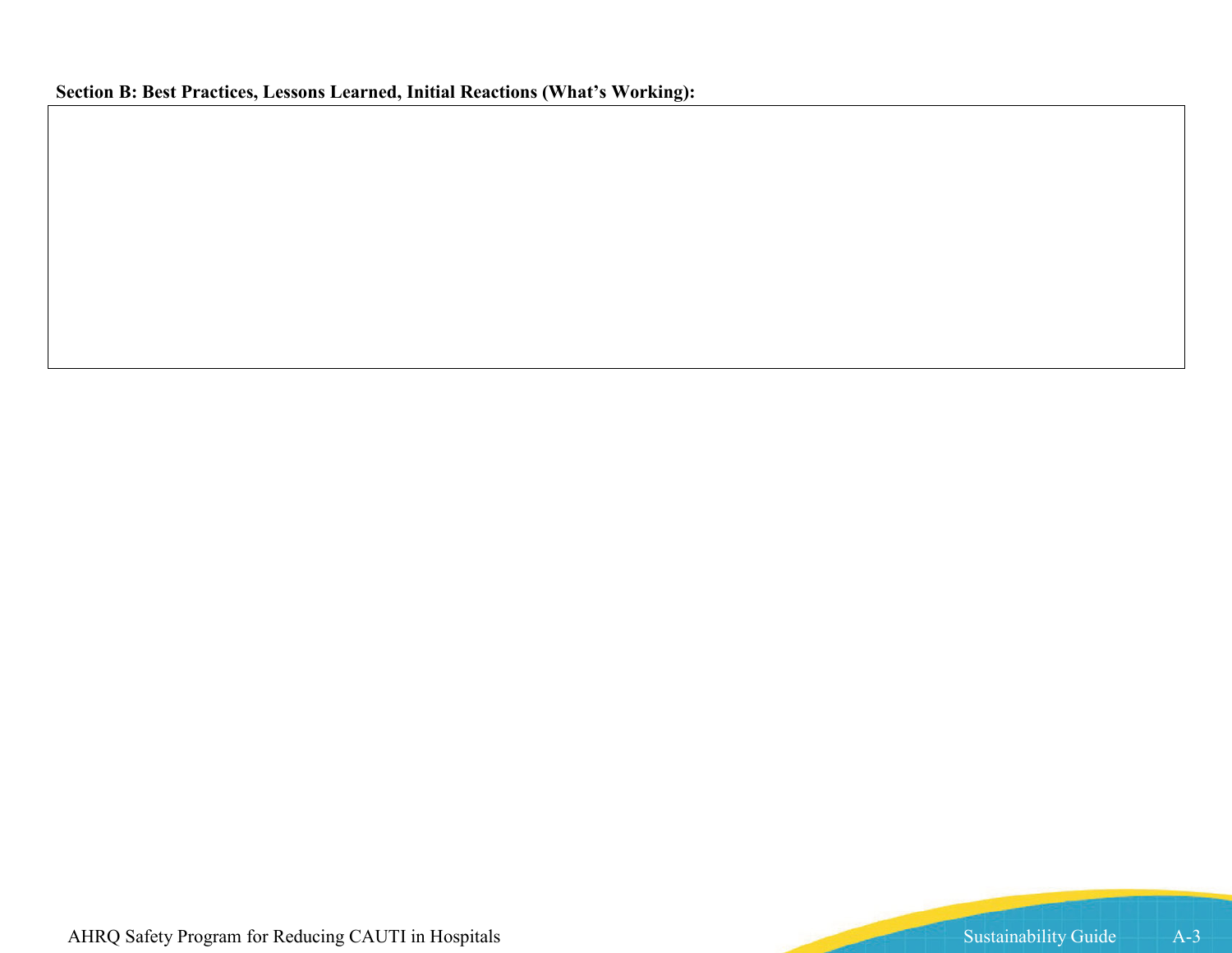# **Step 1-b: Know Where You Are (Current State)**

| <b>Section A: Cultural Considerations</b>          | <b>Record Rating</b>             | <b>Barriers or Opportunities for Improvement</b> |
|----------------------------------------------------|----------------------------------|--------------------------------------------------|
| (Comprehensive Unit-based Safety Program           | $1 -$ Strongly agree             | (What Has Not Been Working)                      |
| [CUSP]                                             | $2 - \text{Agree}$               |                                                  |
|                                                    | $3$ – Neither agree nor disagree |                                                  |
|                                                    | $4 - Disagree$                   |                                                  |
|                                                    | $5 -$ Strongly disagree          |                                                  |
| Control and prevention of CAUTI is a priority in   |                                  |                                                  |
| my unit.                                           |                                  |                                                  |
| My unit feels that senior leadership is committed  |                                  |                                                  |
| to our success.                                    |                                  |                                                  |
| The Science of Safety video is a part of my unit's |                                  |                                                  |
| orientation or training program for all new staff. |                                  |                                                  |
| Teamwork has improved at my unit since starting    |                                  |                                                  |
| this project.                                      |                                  |                                                  |
| Clinical leadership is committed to my unit's      |                                  |                                                  |
| success.                                           |                                  |                                                  |
| My unit has an engaged physician champion.         |                                  |                                                  |
|                                                    |                                  |                                                  |

### **Section B: Best Practices, Lessons Learned, Initial Reactions (What's Working):**

AHRQ Safety Program for Reducing CAUTI in Hospitals Sustainability Guide A-4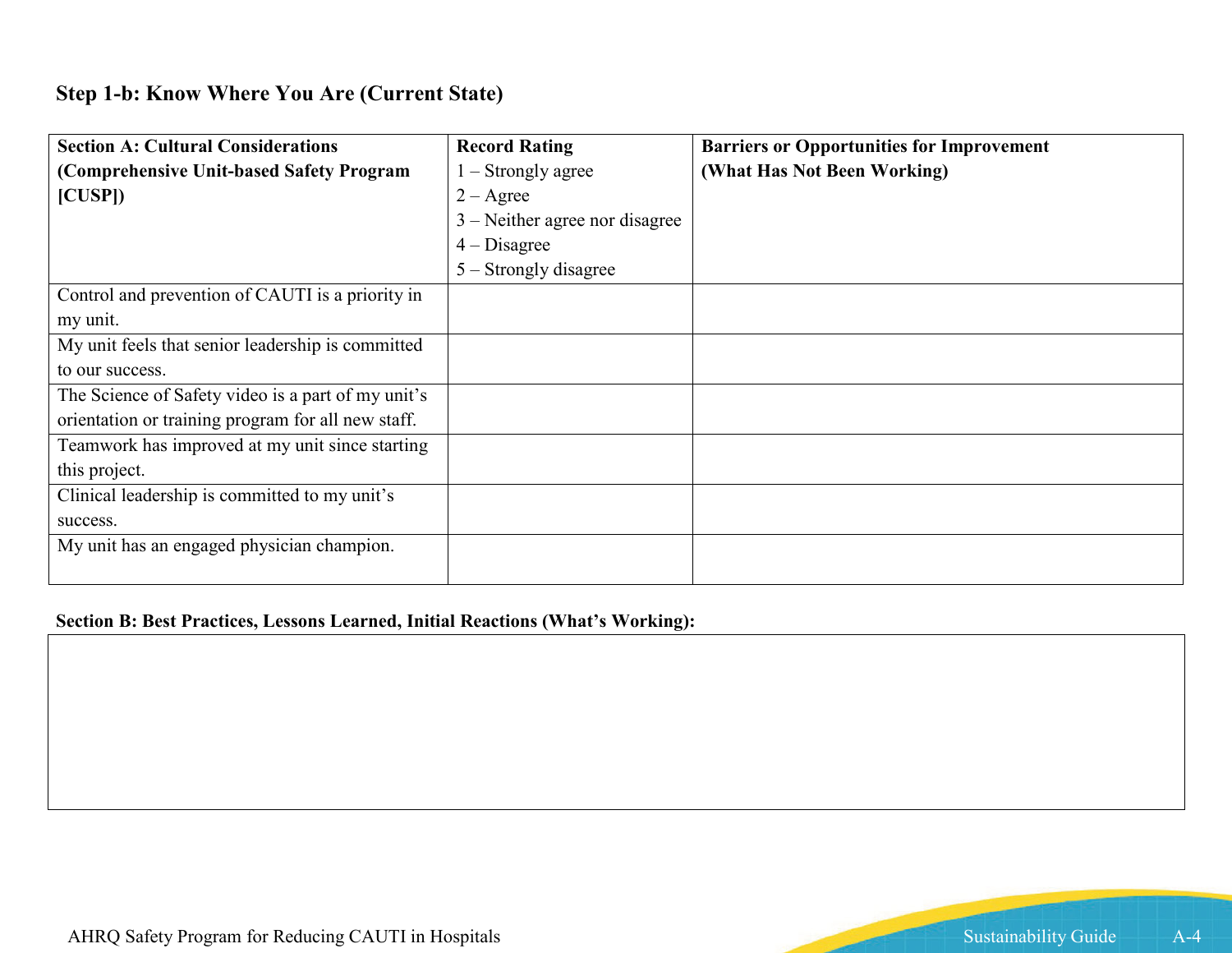# **Step 1-c: Know Where You Are (Current State)**

| <b>Section A: Facility and Operational</b>          | <b>Record Rating</b>             | <b>Barriers or Opportunities for Improvement</b> |
|-----------------------------------------------------|----------------------------------|--------------------------------------------------|
| <b>Considerations</b>                               | $\vert$ – Strongly agree         | (What Has Not Been Working)                      |
|                                                     | $2 - \text{Agree}$               |                                                  |
|                                                     | $3$ – Neither agree nor disagree |                                                  |
|                                                     | $4 - Disagree$                   |                                                  |
|                                                     | 5 – Strongly disagree            |                                                  |
| My facility has adequate teaching and coaching      |                                  |                                                  |
| resources to educate new staff on the project.      |                                  |                                                  |
| My facility has the means to sustain process        |                                  |                                                  |
| improvements.                                       |                                  |                                                  |
| My facility routinely completes an assessment of    |                                  |                                                  |
| teamwork and safety culture. (i.e., Hospital Survey |                                  |                                                  |
| on Patient Safety Culture, Safety Attitude          |                                  |                                                  |
| Questionnaire)                                      |                                  |                                                  |
| My facility presents performance data to an         |                                  |                                                  |
| executive board regularly.                          |                                  |                                                  |

#### **Section B: Best Practices, Lessons Learned, Initial Reactions (What's Working):**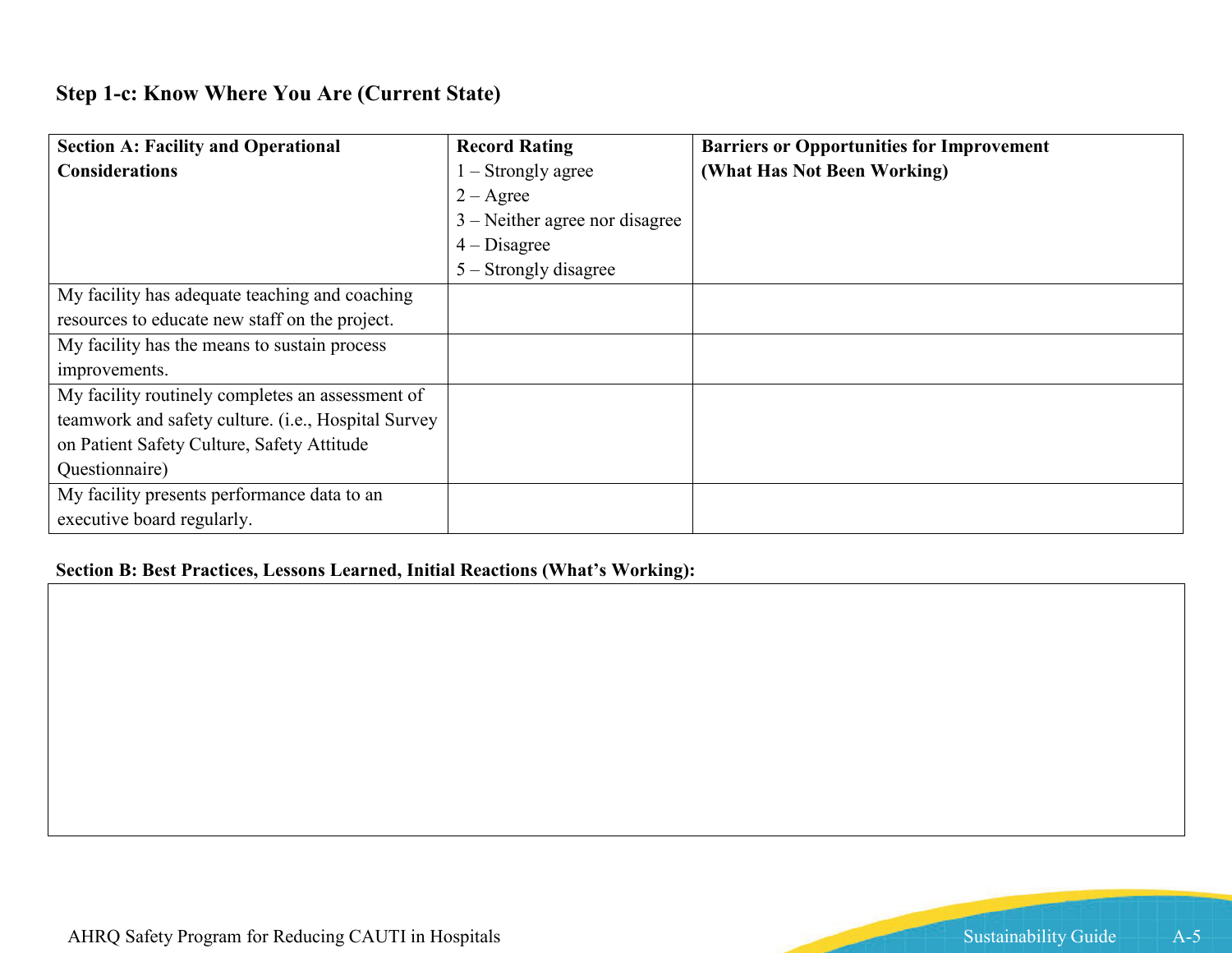# **Step 2: Know Where You Want To Go (Unit Goals)**

**Objective:** Determine future goals for CAUTI prevention at your facility.

**Instructions:** Read each statement in section A below and assign a rating from 1 to 5 (1 = Strongly agree and  $5 =$  Strongly disagree), that best depicts your unit. Next, record specific barriers your team has

experienced related to each statement. Then for section B, record your best practices, lessons learned or initial reactions to identify what is working. Note that the more you write down, the more you can take to build your action plan for success in Step 3.

| <b>Section A: Goal Considerations</b>             | <b>Record Rating</b>             | <b>Barriers or Opportunities for Improvement</b> |
|---------------------------------------------------|----------------------------------|--------------------------------------------------|
|                                                   | $1 -$ Strongly agree             | (What Has Not Been Working)                      |
|                                                   | $2 - \text{Agree}$               |                                                  |
|                                                   | $3$ – Neither agree nor disagree |                                                  |
|                                                   | $4 - Disagree$                   |                                                  |
|                                                   | $5 -$ Strongly disagree          |                                                  |
| My facility has goals established for CAUTI       |                                  |                                                  |
| prevention or reduction.                          |                                  |                                                  |
| My unit has goals established for CAUTI           |                                  |                                                  |
| prevention or reduction.                          |                                  |                                                  |
| My unit is committed to maintaining a culture of  |                                  |                                                  |
| safety.                                           |                                  |                                                  |
| My facility is committed to maintaining an        |                                  |                                                  |
| engaged senior leader on CAUTI prevention.        |                                  |                                                  |
| CAUTI is measured on my facility's strategic      |                                  |                                                  |
| dashboard.                                        |                                  |                                                  |
| My unit collaborates with other teams for CAUTI   |                                  |                                                  |
| prevention (e.g., infection prevention, emergency |                                  |                                                  |
| department, etc.)                                 |                                  |                                                  |
| My facility devotes resources to sustain CAUTI    |                                  |                                                  |
| prevention efforts.                               |                                  |                                                  |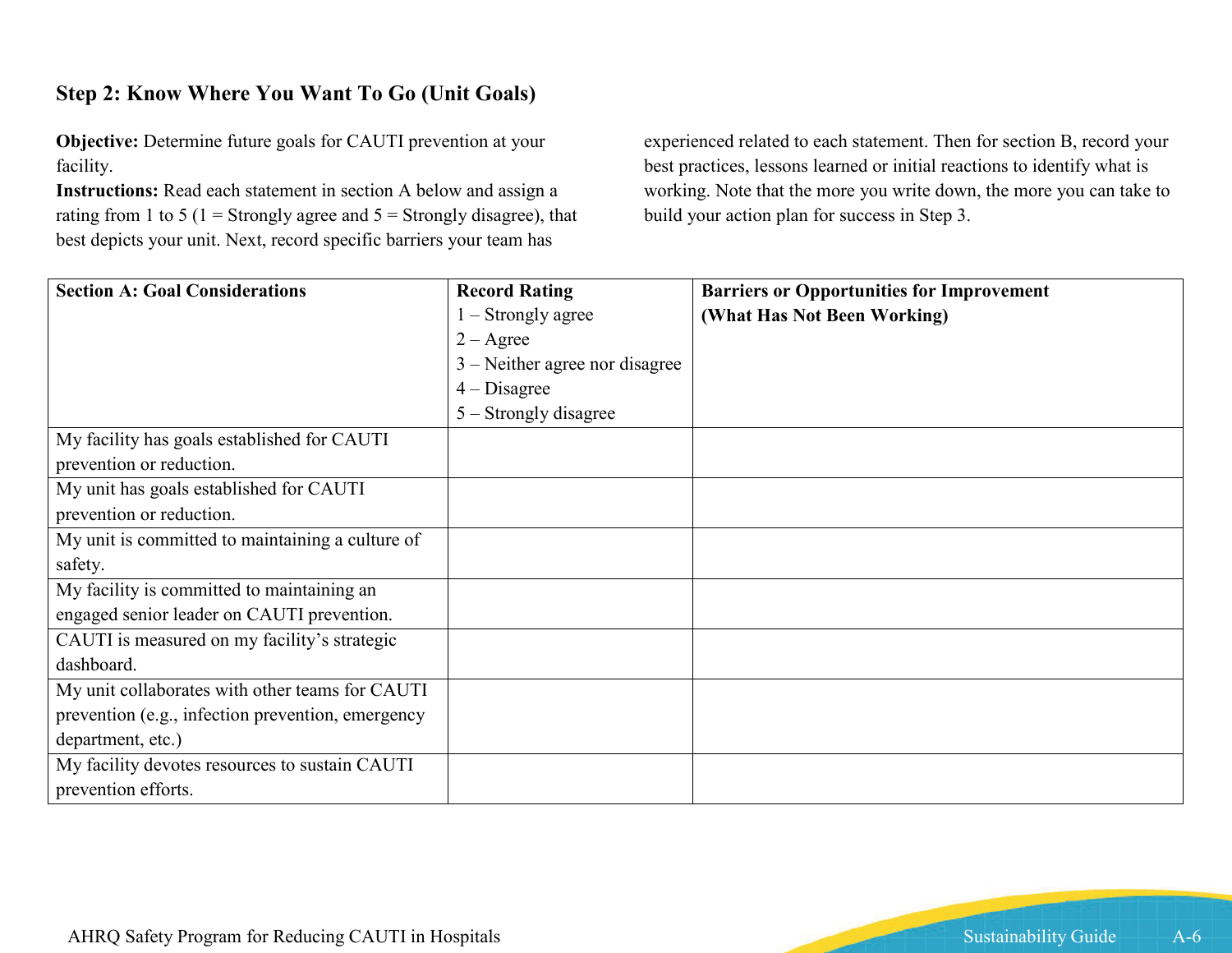**Section B: Best Practices, Lessons Learned, Initial Reactions (What's Working):**

AHRQ Safety Program for Reducing CAUTI in Hospitals Sustainability Guide A-7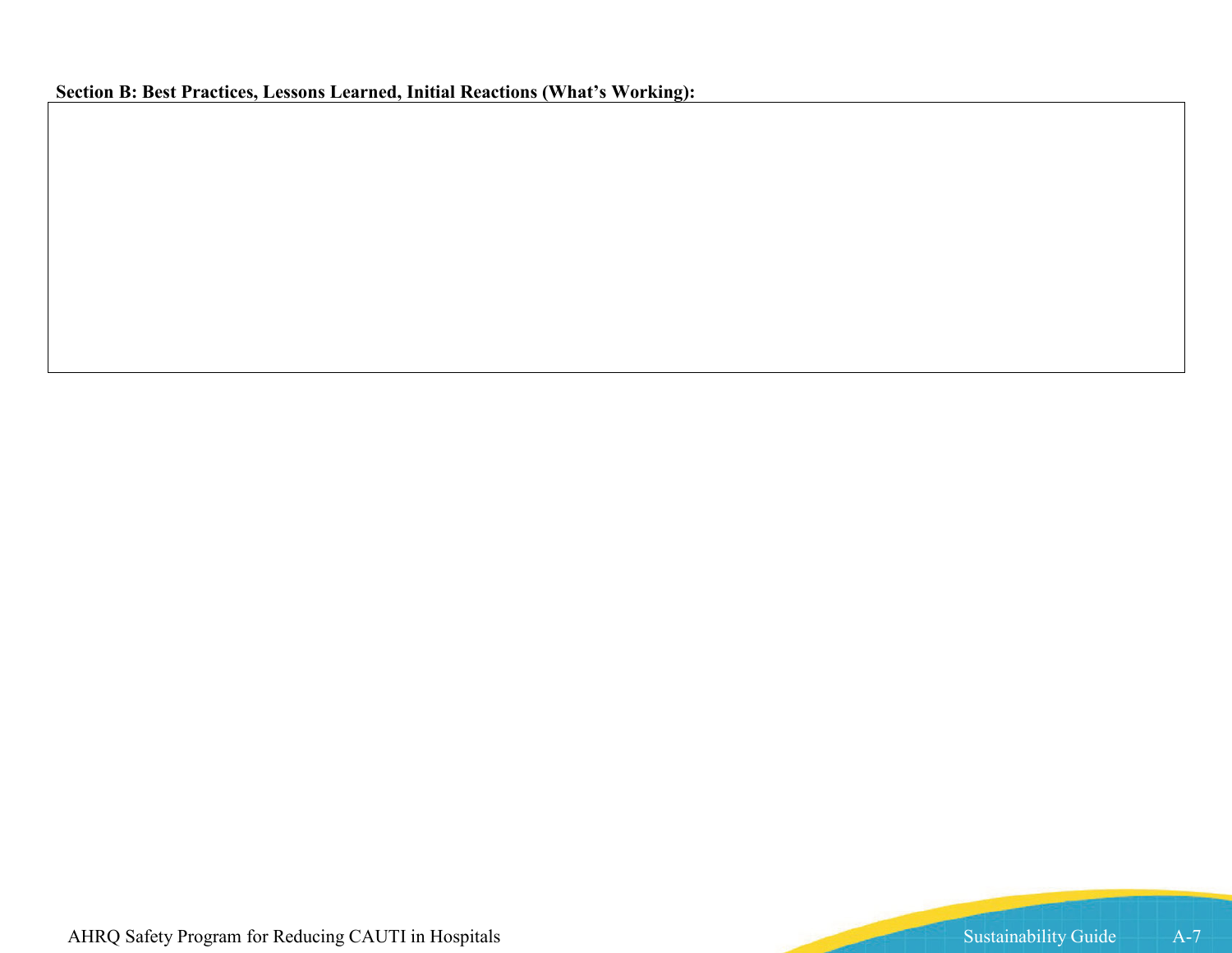## **Step 3: How Are You Going To Get There (Action Planning)**

**Objective:** Develop actionable next steps after determining your unit's current state and future goals related to CAUTI prevention. **Instructions:** 

- 1. Review responses to the statements in Steps 1 and 2 above and compare them with the rating assigned to each statement.
- 2. On the next page, select the statements you would like to address in your sustainability plan. Consider items with ratings of 4 or 5. Next, insert the barrier(s) you've already written

above. Also, you might consider listing those topics in which you have achieved great success (ratings of 1 or 2) and identify what best practices might be leveraged in the development of your action plan around areas needing improvement.

- 3. Finally, complete the remaining questions in the column headers below to outline your action plan.
- 4. An example is provided in the template below.

|                 | <b>Need or Interest   Idea or Activity</b> | <b>Tools To</b> | <b>How Will This</b> | <b>Who Should</b> | When Will       | <b>What Other Information</b> |
|-----------------|--------------------------------------------|-----------------|----------------------|-------------------|-----------------|-------------------------------|
|                 |                                            | <b>Use</b>      | Happen?              | <b>Make This</b>  | <b>This</b>     | Do I Need To Make This        |
|                 |                                            |                 |                      | Happen?           | Happen?         | Happen?                       |
| <b>EXAMPLE:</b> | <b>EXAMPLE:</b> Share                      | <b>EXAMPLE:</b> | <b>EXAMPLE:</b>      | <b>EXAMPLE:</b>   | <b>EXAMPLE:</b> | <b>EXAMPLE:</b> Share video   |
| Implement the   | Science of Safety                          | Science of      | Engage senior        | Nurse manager,    | By next         | access information.           |
| Science of      | video with human                           | Safety video.   | executive to meet    | Senior executive  | quarter.        |                               |
| Safety Video at | resources (HR)                             |                 | with HR to share     | team member, HR   |                 |                               |
| all staff       | department for                             |                 | success of CUSP      | director, or      |                 |                               |
| orientation.    | inclusion in                               |                 | project and explain  | orientation       |                 |                               |
|                 | orientation materials                      |                 | importance of the    | coordinator.      |                 |                               |
|                 | for hospital staff.                        |                 | Science of Safety    |                   |                 |                               |
|                 |                                            |                 | Framework to the     |                   |                 |                               |
|                 | Include Science of                         |                 | success of the       |                   |                 |                               |
|                 | Safety video in unit                       |                 | project.             |                   |                 |                               |
|                 | orientation.                               |                 | Ask for video to be  |                   |                 |                               |
|                 |                                            |                 | included in staff    |                   |                 |                               |
|                 |                                            |                 | orientation          |                   |                 |                               |
|                 |                                            |                 | materials.           |                   |                 |                               |

#### **Hospital Action Plan for Sustainability**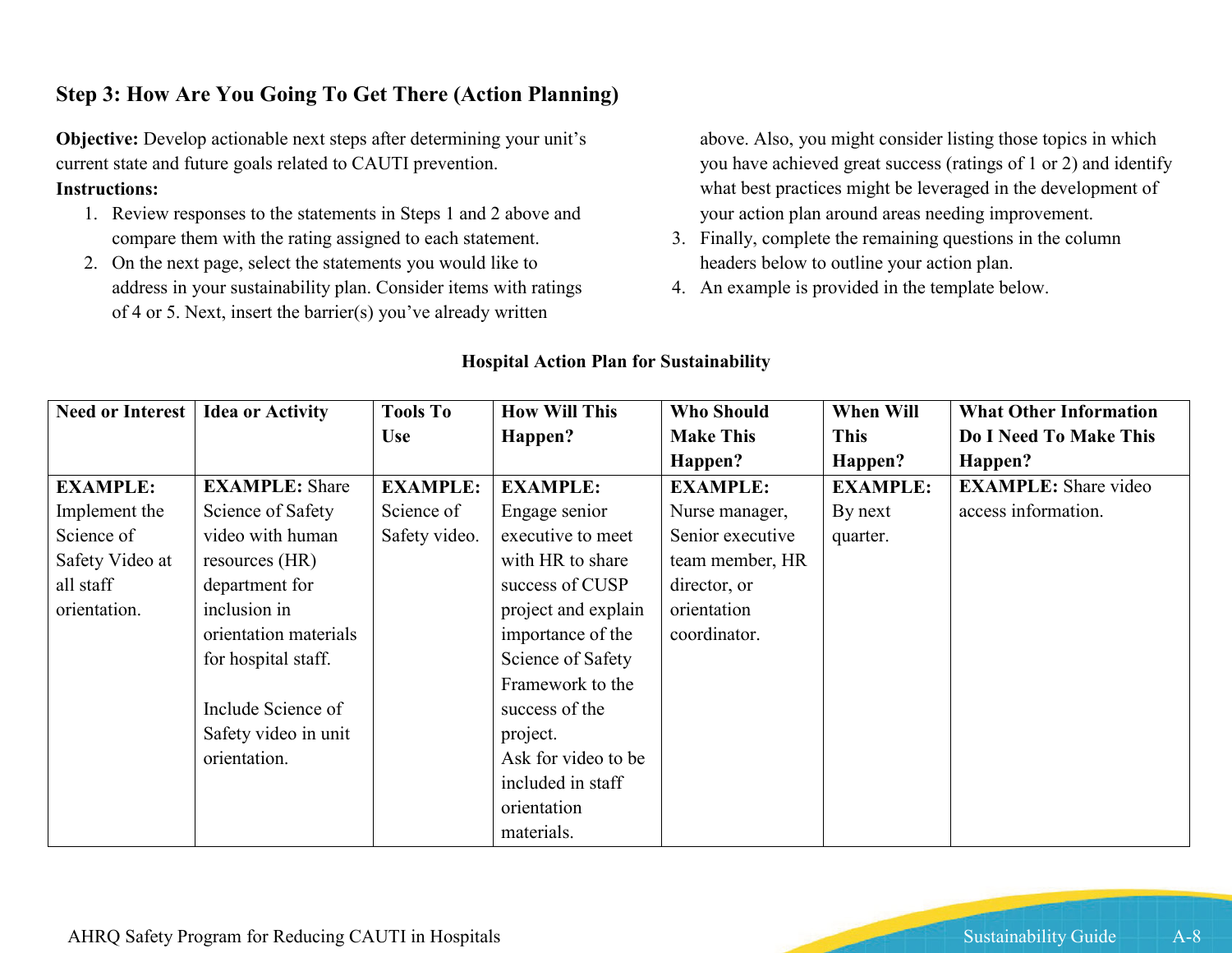| Need or Interest   Idea or Activity | <b>Tools To</b> | <b>How Will This</b> | <b>Who Should</b> | When Will   | <b>What Other Information</b> |
|-------------------------------------|-----------------|----------------------|-------------------|-------------|-------------------------------|
|                                     | <b>Use</b>      | Happen?              | <b>Make This</b>  | <b>This</b> | Do I Need To Make This        |
|                                     |                 |                      | Happen?           | Happen?     | Happen?                       |
|                                     |                 |                      |                   |             |                               |
|                                     |                 |                      |                   |             |                               |
|                                     |                 |                      |                   |             |                               |
|                                     |                 |                      |                   |             |                               |
|                                     |                 |                      |                   |             |                               |
|                                     |                 |                      |                   |             |                               |
|                                     |                 |                      |                   |             |                               |
|                                     |                 |                      |                   |             |                               |
|                                     |                 |                      |                   |             |                               |
|                                     |                 |                      |                   |             |                               |
|                                     |                 |                      |                   |             |                               |
|                                     |                 |                      |                   |             |                               |
|                                     |                 |                      |                   |             |                               |
|                                     |                 |                      |                   |             |                               |
|                                     |                 |                      |                   |             |                               |
|                                     |                 |                      |                   |             |                               |
|                                     |                 |                      |                   |             |                               |
|                                     |                 |                      |                   |             |                               |
|                                     |                 |                      |                   |             |                               |
|                                     |                 |                      |                   |             |                               |
|                                     |                 |                      |                   |             |                               |